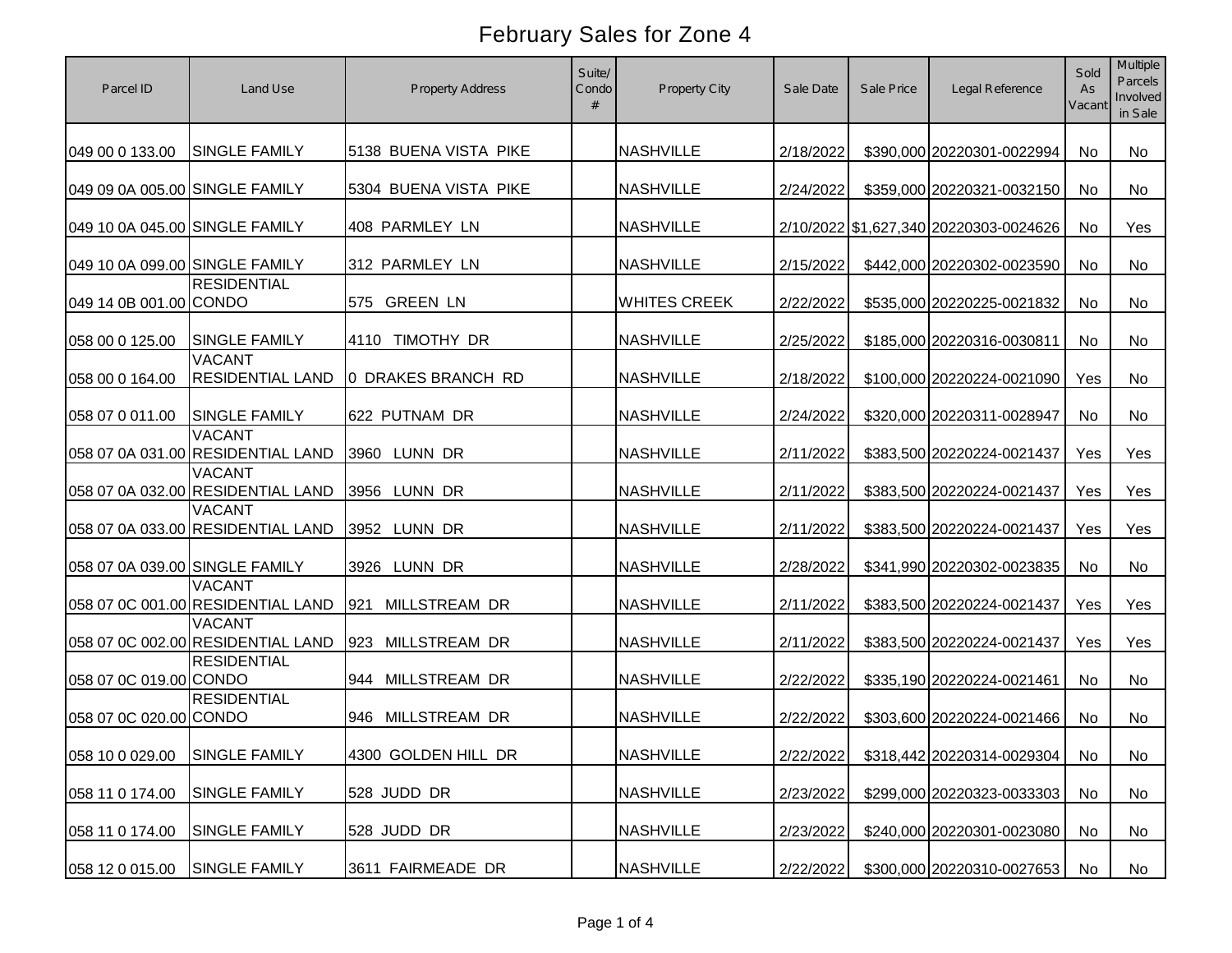| Parcel ID                      | Land Use             | <b>Property Address</b> | Suite/<br>Condo | Property City    | Sale Date | Sale Price | Legal Reference                        | Sold<br>As<br>Vacant | Multiple<br>Parcels<br>Involved<br>in Sale |
|--------------------------------|----------------------|-------------------------|-----------------|------------------|-----------|------------|----------------------------------------|----------------------|--------------------------------------------|
| 058 15 0 022.00                | <b>SINGLE FAMILY</b> | 4220 KINGS CT           |                 | <b>NASHVILLE</b> | 2/3/2022  |            | \$280,000 20220216-0018167             | No                   | <b>No</b>                                  |
| 058 15 0 191.00                | <b>SINGLE FAMILY</b> | 3781 LUNN DR            |                 | <b>NASHVILLE</b> | 2/10/2022 |            | \$322,000 20220222-0020146             | No                   | No                                         |
| 058 16 0 068.00                | <b>SINGLE FAMILY</b> | 112 DYER CT             |                 | <b>NASHVILLE</b> | 2/2/2022  |            | \$309,000 20220214-0017006             | No                   | No                                         |
| 059 04 0A 182.00 SINGLE FAMILY |                      | 2859 CREEKBEND DR       |                 | <b>NASHVILLE</b> |           |            | 2/25/2022 \$5,337,100 20220325-0034390 | No                   | Yes                                        |
| 059 05 0 144.00                | <b>SINGLE FAMILY</b> | 3069 BUENAVIEW BLVD     |                 | <b>NASHVILLE</b> | 2/8/2022  |            | \$295,000 20220303-0024213             | No                   | No                                         |
| 059 08 0 212.00                | <b>SINGLE FAMILY</b> | 561 MILL STATION DR     |                 | <b>NASHVILLE</b> | 2/1/2022  |            | \$315,300 20220214-0016535             | No                   | No                                         |
| 059 09 0 019.00                | <b>SINGLE FAMILY</b> | 3037 KINGS LN           |                 | <b>NASHVILLE</b> | 2/10/2022 |            | \$375,000 20220224-0020820             | No                   | No                                         |
| 059 10 0 257.00                | ZERO LOT LINE        | 741 GARRISON DR         |                 | <b>NASHVILLE</b> | 2/11/2022 |            | \$207,000 20220223-0020387             | No                   | No                                         |
| 059 11 0 287.00                | <b>ZERO LOT LINE</b> | 707 PAIGE CIR           |                 | <b>NASHVILLE</b> | 2/11/2022 |            | \$180,000 20220214-0016464             | No                   | <b>No</b>                                  |
| 059 13 0 014.00                | <b>SINGLE FAMILY</b> | 3224 HUMMINGBIRD DR     |                 | <b>NASHVILLE</b> | 2/15/2022 |            | \$183,000 20220302-0023711             | No                   | No                                         |
| 059 14 0 063.00                | <b>SINGLE FAMILY</b> | 733 MOORMANS ARM RD     |                 | <b>NASHVILLE</b> | 2/28/2022 |            | \$200,000 20220310-0027815             | No                   | No                                         |
| 059 15 0 120.00                | <b>SINGLE FAMILY</b> | 727 WORK DR             |                 | <b>NASHVILLE</b> | 2/22/2022 |            | \$269,000 20220307-0025640             | No                   | <b>No</b>                                  |
| 059 16 0 212.00                | <b>SINGLE FAMILY</b> | 2808 OLD MATTHEWS RD    |                 | <b>NASHVILLE</b> | 2/4/2022  |            | \$240,000 20220218-0019303             | No                   | <b>No</b>                                  |
| 060 00 0 012.01                | <b>SINGLE FAMILY</b> | 2940 BRICK CHURCH PIKE  |                 | <b>NASHVILLE</b> | 2/17/2022 |            | \$165,000 20220330-0036654             | No                   | No                                         |
| 060 00 0 012.01                | SINGLE FAMILY        | 2940 BRICK CHURCH PIKE  |                 | <b>NASHVILLE</b> | 2/17/2022 |            | \$155,000 20220302-0023423             | No                   | <b>No</b>                                  |
| 060 01 0 019.00                | <b>SINGLE FAMILY</b> | 474 EWING DR            |                 | <b>NASHVILLE</b> | 2/15/2022 |            | \$285,000 20220318-0031724             | No                   | No                                         |
| 060 13 0 067.00 SINGLE FAMILY  |                      | 2628 OLD MATTHEWS RD    |                 | <b>NASHVILLE</b> | 2/1/2022  |            | \$325,000 20220216-0018261             | No                   | No                                         |
| 069 12 0A 001.00 CONDO         | <b>RESIDENTIAL</b>   | 2116 A COURTNEY AVE     |                 | <b>NASHVILLE</b> | 2/17/2022 |            | \$515,000 20220217-0018440             | No                   | No                                         |
| 069 16 0 051.00                | SINGLE FAMILY        | 1621 E STEWARTS LN      |                 | <b>NASHVILLE</b> | 2/4/2022  |            | \$220,000 20220208-0014509             | No                   | No                                         |
| 069 16 0 150.00                | <b>SINGLE FAMILY</b> | 1901 MANCHESTER AVE     |                 | <b>NASHVILLE</b> | 2/22/2022 |            | \$365,000 20220224-0021108             | No                   | No                                         |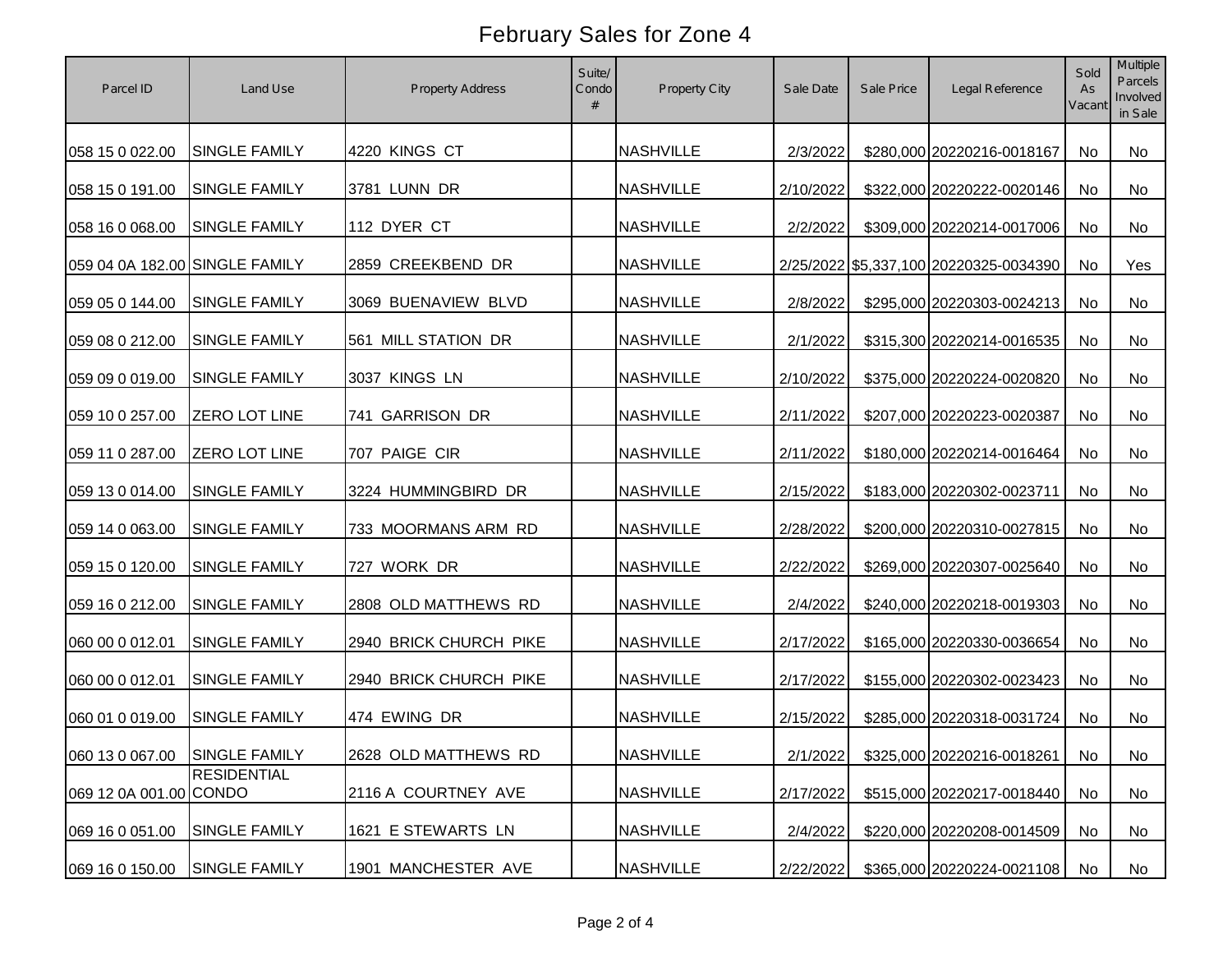| Parcel ID                     | Land Use                                           | <b>Property Address</b>                   | Suite/<br>Condo | <b>Property City</b> | Sale Date | Sale Price | Legal Reference                        | Sold<br>As<br>Vacant | <b>Multiple</b><br>Parcels<br>Involved<br>in Sale |
|-------------------------------|----------------------------------------------------|-------------------------------------------|-----------------|----------------------|-----------|------------|----------------------------------------|----------------------|---------------------------------------------------|
| 070 01 0 040.00               | <b>VACANT</b><br><b>RESIDENTIAL LAND</b>           | 3315 W HAMILTON AVE                       |                 | <b>NASHVILLE</b>     | 2/24/2022 |            | \$170,000 20220301-0023092             | Yes                  | Yes                                               |
| 070 01 0 041.00               | <b>SINGLE FAMILY</b>                               | 3313 W HAMILTON AVE                       |                 | <b>NASHVILLE</b>     | 2/24/2022 |            | \$170,000 20220301-0023092             | No                   | Yes                                               |
| 070 04 0 095.00               | <b>VACANT</b><br><b>RESIDENTIAL LAND</b>           | 0 W TRINITY LN                            |                 | <b>NASHVILLE</b>     |           |            | 2/1/2022 \$1,500,000 20220209-0015196  | Yes                  | Yes                                               |
| 070 04 0 096.00               | <b>VACANT</b><br><b>RESIDENTIAL LAND</b>           | 0 W TRINITY LN                            |                 | <b>NASHVILLE</b>     |           |            | 2/1/2022 \$1,500,000 20220209-0015196  | Yes                  | Yes                                               |
| 070 04 0 098.00               | <b>VACANT</b><br><b>RESIDENTIAL LAND</b>           | 839 W TRINITY LN                          |                 | <b>NASHVILLE</b>     |           |            | 2/1/2022 \$1,500,000 20220209-0015196  | Yes                  | Yes                                               |
| 070 05 0 025.00               | <b>SINGLE FAMILY</b>                               | 2407 ALPINE AVE                           |                 | <b>NASHVILLE</b>     | 2/22/2022 |            | \$530,000 20220225-0021662             | No                   | No                                                |
| 070 07 0P 005.00 CONDO        | <b>RESIDENTIAL</b>                                 | 980 YOUNGS LN                             |                 | <b>NASHVILLE</b>     |           |            | 2/4/2022 \$1,050,000 20220304-0024663  | No                   | No                                                |
| 070 09 0L 002.00 CONDO        | <b>RESIDENTIAL</b>                                 | 3219 D CURTIS ST                          |                 | <b>NASHVILLE</b>     | 2/11/2022 |            | \$640,000 20220301-0022788             | No                   | No                                                |
| 070 09 0L 004.00 CONDO        | <b>RESIDENTIAL</b>                                 | 3219 C CURTIS ST                          |                 | <b>NASHVILLE</b>     | 2/7/2022  |            | \$640,000 20220218-0019546             | No                   | No                                                |
|                               | <b>VACANT</b><br>070 09 3D 002.00 RESIDENTIAL LAND | 2218 SUMMITT AVE                          |                 | <b>NASHVILLE</b>     | 2/18/2022 |            | \$110,000 20220225-0021707             | Yes                  | No                                                |
| 070 13 0 065.00               | <b>TRIPLEX</b>                                     | 2132 A BUENA VISTA PIKE                   |                 | <b>NASHVILLE</b>     | 2/15/2022 |            | \$550,000 20220222-0019924             | No                   | No                                                |
| 070 13 0 065.00               | <b>TRIPLEX</b>                                     | 2132 A BUENA VISTA PIKE                   |                 | <b>NASHVILLE</b>     | 2/15/2022 |            | \$450,000 20220222-0019923             | <b>No</b>            | <b>No</b>                                         |
| 070 13 0 066.00               | <b>SINGLE FAMILY</b>                               | 2130 BUENA VISTA PIKE                     |                 | <b>NASHVILLE</b>     |           |            | 2/17/2022 \$1,000,000 20220218-0019172 | <b>No</b>            | <b>No</b>                                         |
| 071 01 0D 001.00 CONDO        | <b>RESIDENTIAL</b>                                 | 427 A TONEY RD                            |                 | <b>NASHVILLE</b>     | 2/7/2022  |            | \$455,000 20220218-0018889             | <b>No</b>            | <b>No</b>                                         |
| 071 05 0 063.00               | <b>DUPLEX</b>                                      | 505 HAYNES ST                             |                 | <b>NASHVILLE</b>     | 2/24/2022 |            | \$420,000 20220225-0021683             | No                   | <b>No</b>                                         |
| 071 05 0 163.00               | <b>SINGLE FAMILY</b>                               | 1825 MEADE AVE                            |                 | <b>NASHVILLE</b>     |           |            | 2/25/2022 \$5,337,100 20220325-0034390 | No                   | Yes                                               |
| 071 09 0 036.00 SINGLE FAMILY |                                                    | 1814 A SEMINARY ST                        |                 | <b>NASHVILLE</b>     |           |            | 2/25/2022 \$5,337,100 20220325-0034390 | No                   | Yes                                               |
| 071 09 0 103.00               | <b>SINGLE FAMILY</b>                               | 1811 SEMINARY ST                          |                 | <b>NASHVILLE</b>     | 2/22/2022 |            | \$400,000 20220309-0026875             | No                   | No                                                |
| 071 10 0 205.00               | <b>SINGLE FAMILY</b>                               | 1307 KATIE AVE                            |                 | <b>NASHVILLE</b>     | 2/7/2022  |            | \$373,000 20220223-0020480             | No                   | No                                                |
| 080 04 0 024.00               | <b>VACANT</b><br><b>RESIDENTIAL LAND</b>           | 1717 C COUNTY HOSPITAL<br>RD <sub>.</sub> |                 | <b>NASHVILLE</b>     | 2/10/2022 |            | \$115,000 20220304-0025116   Yes       |                      | No                                                |